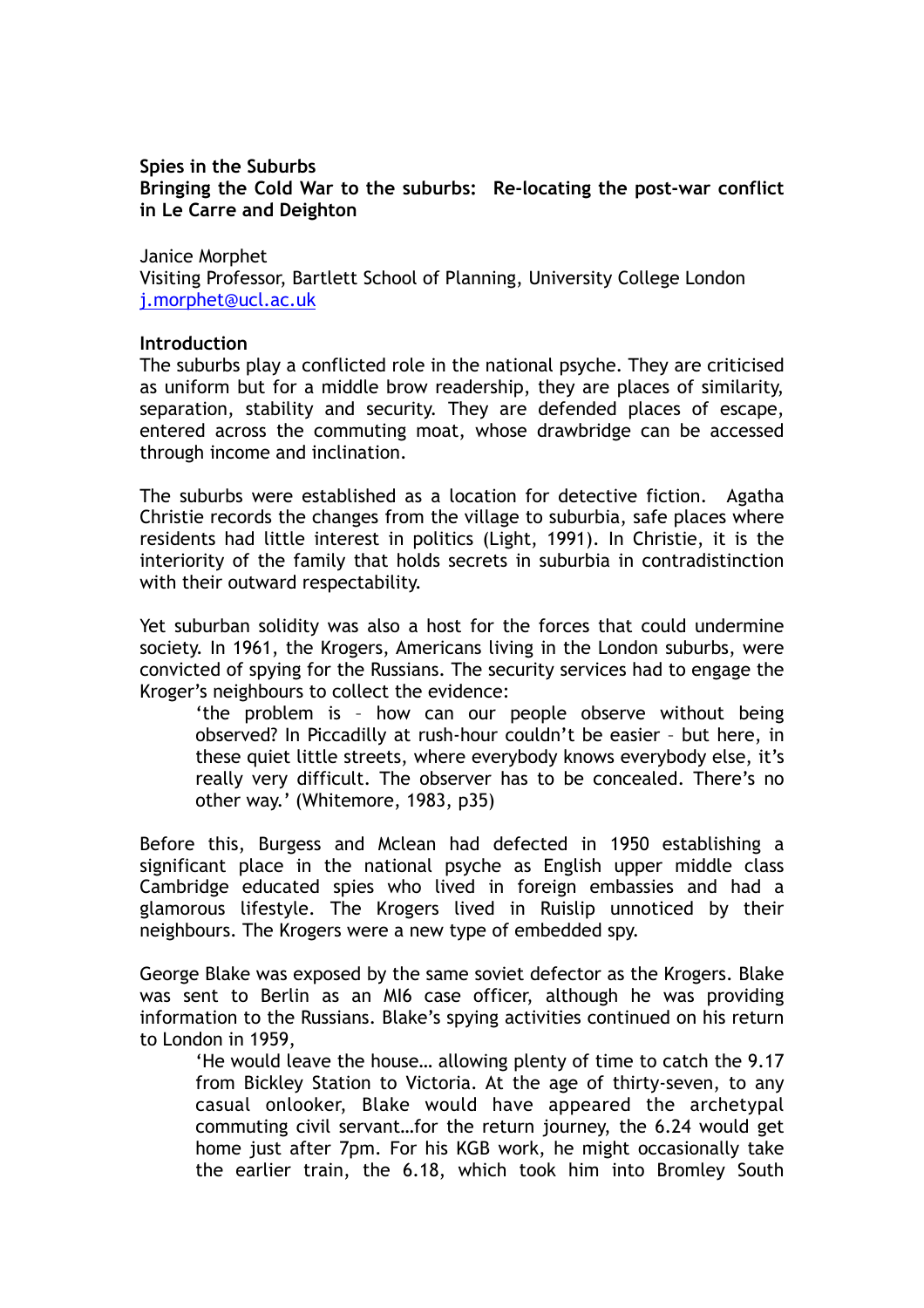Station. There, or in a nearby street, he might have a brief encounter…handing over some film…under cover of a folded newspaper. He would then pick up the next train to Bickley, perhaps arriving home just after 7.30' (Hermiston, 2013, p 206).

Foreign spies were not the only residents of the suburbs. Maxwell Knight, who has been associated with the role of M in the James Bond novels, grew up in 'genteel poverty' in Mitcham (Masters, 1986, p 14) and later moved to Putney.

## **The people's Cold War**

How could the public be encouraged to be more vigilant about their neighbours without undermining post-war stability? How could neighbourliness be transformed into watchfulness without an overt public information campaign? There had to be new and softer ways of alerting and engaging suburban dwellers without disrupting their way of life.

The start of the Cold War in 1947 affected many families in Britain through National Service. Those stationed in Germany were aware of the increasing militarisation against attack from the east. Following Suez in 1956, Britain's position was weakened and expenditure on defence reduced economic growth. The Defence Review (1957) introduced the end of conscription, providing fewer opportunities to influence the nation's young, an important issue when the 'angry young man' emerged in Osborne (1956), a product of the Kingston Bypass suburbia (Osborne, 1981) and the working class novel (Braine, 1957, Sillitoe, 1958, Storey, 1960).

#### **Suburbanising spy fiction**

The success of Ian Fleming's James Bond novels demonstrated Bond could provide exotic opportunities to defeat the enemy on foreign soil. Could new realist fiction address spies at home and next door, possibly as part of a counter-intelligence programme, as speculated by Cameron-Watt (1990)?

Realist spy fiction offered a different approach, where the narrator was aligned with the implied reader (Moore-Gilbert, 1996). In 1961 le Carré's *Call for the Dead* was published quickly followed in 1962 by Len Deighton's *The Ipcress File*. Deighton (b1929) served in the Special Investigation Branch of the RAF during his national service. His parents worked as cook and chauffeur for Campbell Dodgson, one of the founders of Buchan's Department of Information where war artists produced propaganda (Gough, 2010). Deighton's mother was involved in one of the leading Russian spy cases in 1940, when she worked for Anna Wolkoff, who was part of a USSR spy ring. Deighton witnessed Wollkoff's arrest which was also one of Maxwell Knight's major cases (Masters, 1983).

Le Carré (b1931) also worked for Knight (Masters, 1984). He attended Sherborne School but his father's inability to obtain a regular income rendered Le Carré vulnerable to the financial fluctuations in the payment of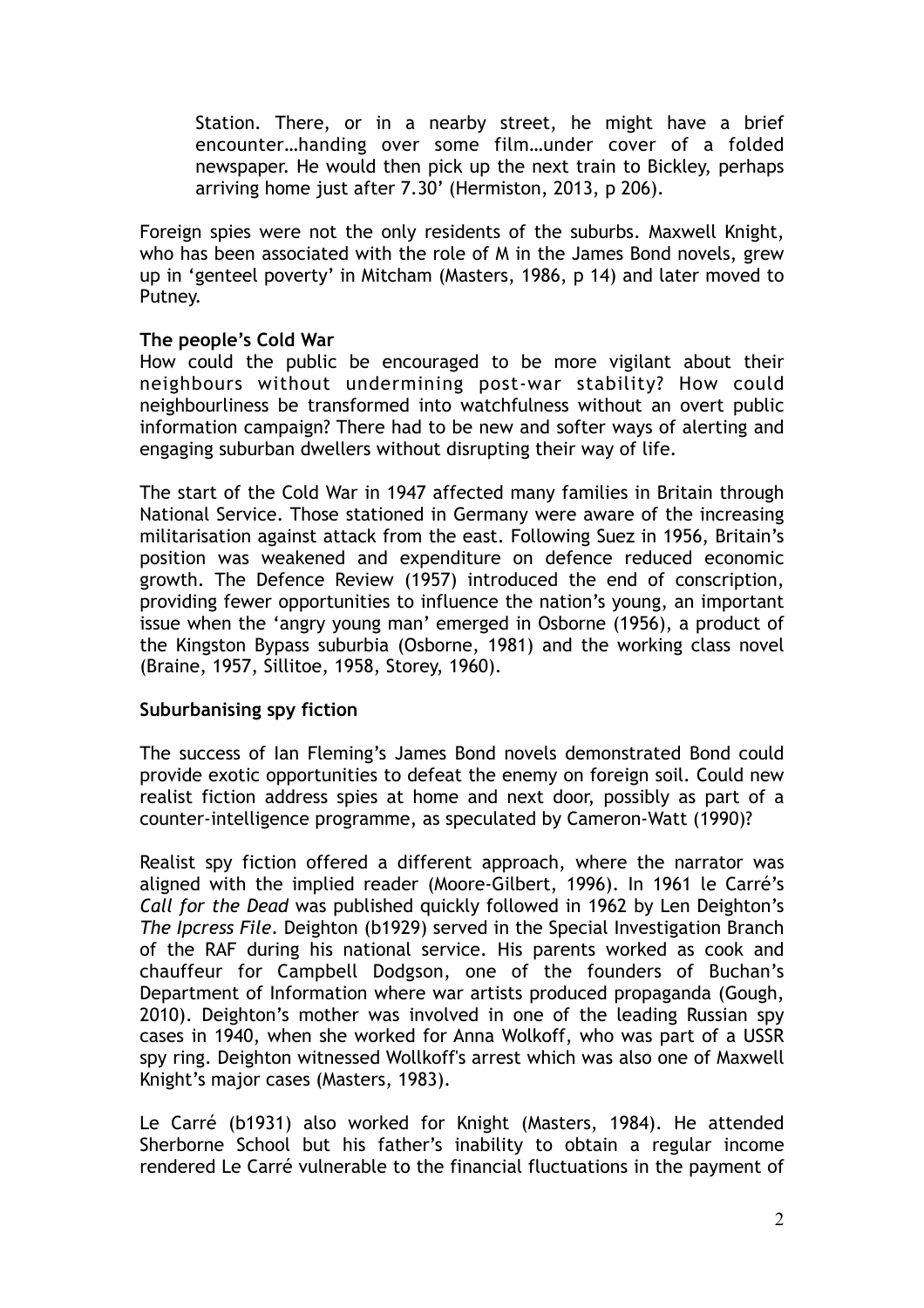his school fees. He was recruited into intelligence at 15 by the rector at Sherbourne, Vivian Green and worked initially in Switzerland. Le Carré later returned as a student at Lincoln College Oxford where Green was now rector. Following this le Carré worked for the security services in several roles. Deighton has never stated that he worked for the security services after his initial national service period.

*Call for the Dead* and *The Ipcress File* were both first novels and it is possible to see some similarities. They create a realist spy idiom that relocates Cold War threats to a domestic setting. Both introduce outsiders, George Smiley and Harry Palmer, iconic anti-establishment figures within their own intelligence organizations. These novels are written from their respective class perspectives in ways that resonated with middle class officer workers and former conscripts.

In *Call for the Dead*, Smiley is asked to investigate the death of Samuel Fennan, a Foreign Office official with a German wife, who has been accused of being a communist at Oxford. Following Smiley's interview, Fennan is found dead, ostensibly having committed suicide, leaving a note accusing Smiley of ruining his career. Whilst the opening of *Call for the Dead* is located in central London, the scene of the suicide, at Fennan's home is firmly located just the other side of the Kingston by pass, outside the metropolitan (police) area. Fennan's wife finds Samuel on the return from a trip to the theatre, not in the west end but in Walton. Much of the plot reveal turns on Fennan's commuting habits to his office. As Smiley ponders

'of all the loose ends, that's the loosest. I brood over it, you know and there just isn't any sense in it. I've been though his train timetable. He was a punctual man – often got to the FO before anyone else…He would have caught the eight fifty-four, nine eight or at worst the nine fourteen. The eight fifty-four got him in at nine thirty-eight – he liked to be in his office by a quarter to ten. He couldn't possibly want to be woken at eight-thirty' ( p73).

*The Ipcress File* also starts in central London with a concern for the disappearance of key scientists against the backdrop of in-fighting between sections of the security services. Harry Palmer is introduced as a temporary agent, taken on after three years in Military Intelligence whose provisional status makes his role expendable. Palmer investigates these disappearances leading to his own capture where he is subjected to mind control techniques which he assumes are being undertaken behind the Iron Curtain. On his escape, Palmer finds that he is not in East Germany but in a suburban house in London. His escape raises the wrath of the neighbour, who is angry when Palmer damages his garden, climbing over the fence between the houses.

## **Using the suburban**

Whilst *Call for the Dead* and *The Ipcress File* both start their narratives in the Heritage London, they quickly move to recognisable suburban locations. In *Call for the Dead*, the Fennans live in Merridale Lane 'where the inhabitants wage a relentless battle against the stigma of suburbia' [p 17]